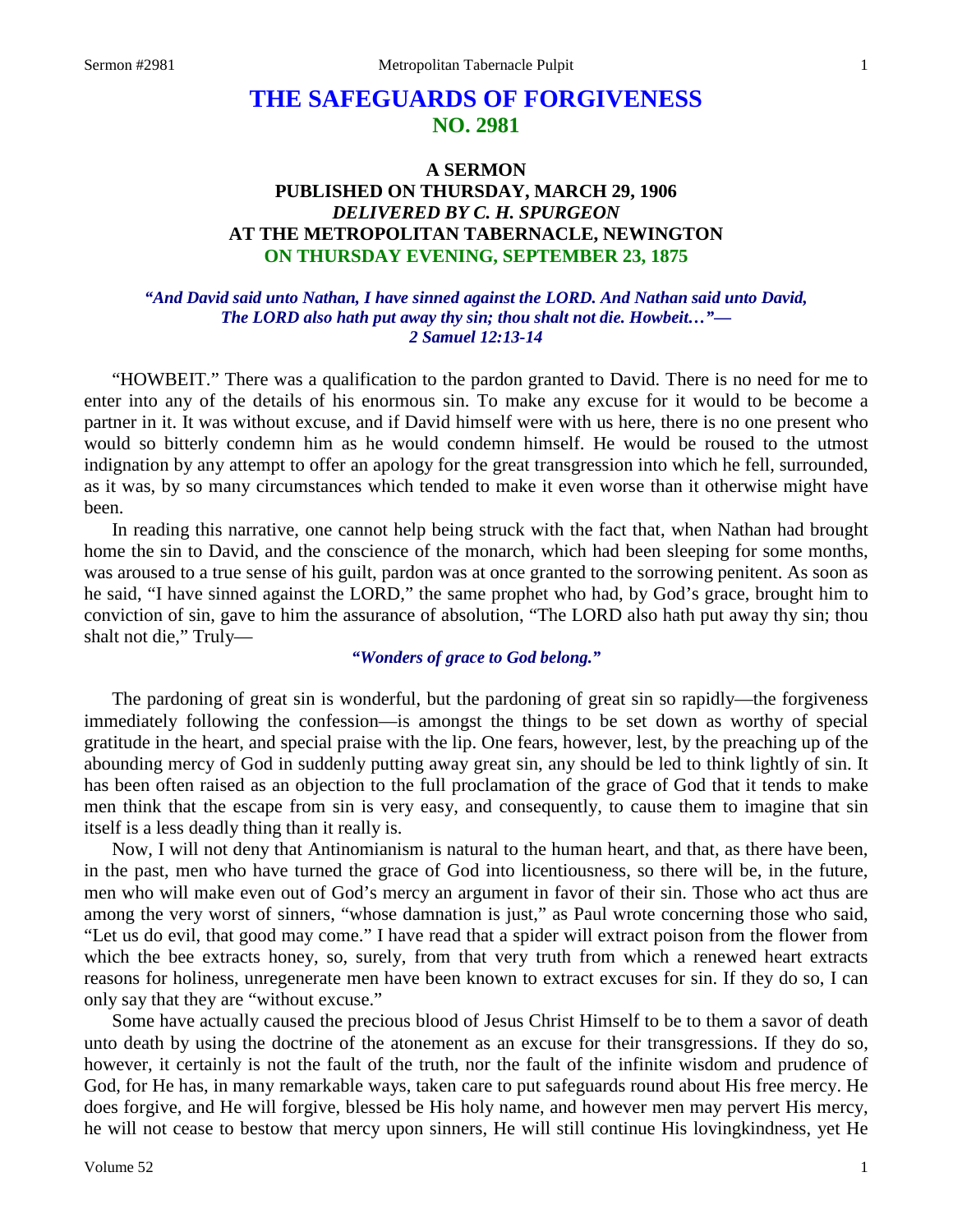has put safeguards round about the doctrine of forgiveness, and of the safeguards I am now going to speak.

And first, I shall speak of *the safeguards which were provided in David's case,* and then, secondly, of *those which are provided in our own case*. This will lend us to notice, in the third place, *God's grand aim with us, and what other great endeavor should be in connection with that aim.*

**I.** First, then, let us notice THE SAFEGUARDS THAT WERE PUT AROUND DAVID'S CASE, lest David, or anyone else, should think that, because sin was readily forgiven, it was in itself a little thing.

For notice first, that *David is made to see his sin in its true light before it was forgiven*. Nathan did not go to him and say, "David, you have committed a much greater wrong than you have supposed. You have disgraced your character, and you have brought dishonor upon the God you love, but you are forgiven." No, he uttered a parable, which set David's own character before him as being of the very basest and meanest kind.

The description of the traveler who came to the rich man, who then went and took the one ewe lamb from the poor man with which to make a feast for the traveler, was well conceived. It was a trap in which David was cleverly caught, and made to see himself, though he had not the slightest idea at the moment, that he was seeing himself at all. But when Nathan said to him, "Thou art the man," he was made to feel that he was a mean wretch, who deserved to be condemned to death. His indignation was aroused against himself, and against his own actions, and thus the Lord took care that David should not receive pardon till he had realized the greatness of his sin, and this would be a strong check to him in the future, keeping him from ever falling into that sin again.

Moreover, *he was made to condemn himself*. Before Nathan said to David, "Thou shalt not die," the king had pronounced sentence upon himself, for he had said, concerning the man described in the parable, "As the LORD liveth, the man that hath done this thing shall surely die," not knowing that it was himself whom he was condemning, but he pronounced his own sentence, and after that he was forgiven.

Now, dear friends, this is just what the Lord does with sinners before He pardons them, first He makes them see their sin. Some of us remember well when that terrible spectacle haunted us day and night. We had long known that we had sinned, but we had no idea that sin was such a monstrous, horrible thing as we then saw it to be. We had read of strange monsters of the deep, hideous and terrible creatures, but when we saw sin, we beheld something more frightful and loathsome than our worst dreams had ever brought before our minds. Then we condemned ourselves.

Well do I remember when I signed my own death-warrant, had the Lord then threatened to strike me dead upon the spot, I could not, even if He had given me leave to plead with Him, have urged any reason why He should not destroy me. I have a thousand times wondered that my soul was not sent to hell, at night, I have feared that I should be there before the morning light, and in the daytime, I have often trembled lest, ere the night should come, I should find myself in hell.

Having thus condemned myself, then it was that God forgave me, and I do not believe that any sinner is ever forgiven until he consents, in his soul, to the justice of God if he never should be forgiven. He must know that he is a sinner, and that sin is an exceedingly evil and bitter thing, for which he deserves to be sent to hell, and when he reaches that point, then pardon will come to him.

O dear brothers and sister, do you not see what a blessed check this is upon that man? Now, when he receives forgiveness, he receives it as one who knows what that forgiveness covers, and who also knows the condemnation from which that pardon has delivered him.

There was, in David's case, the further safeguard that *he was made to feel the majesty of the divine Word.* When Nathan came to David, as God's representative, he spoke to him a simple parable, to which a child might listen with interest, but there was great majesty in it, for it unveiled the secrets of the guilty monarch's heart. It made him see himself as he appeared in the clear, translucent light of heaven, and not as he might have represented himself in a more favorable light. Read the whole passage, and note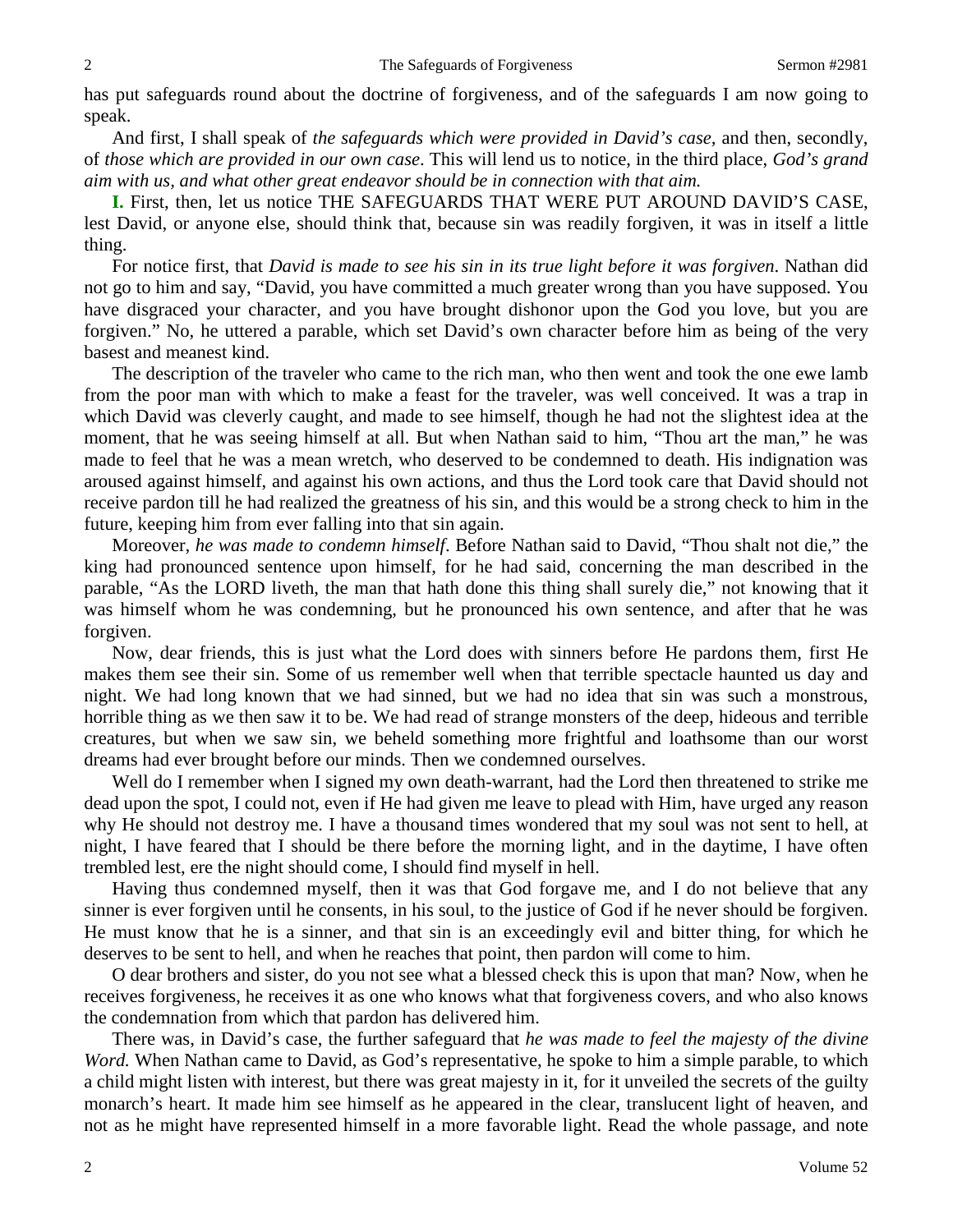how Nathan made the truth lash him to the quick, "Thus saith the LORD God of Israel, I anointed thee king over Israel, and I delivered thee out of the hand of Saul; and I gave thee thy master's house, and thy master's wives into thy bosom, and gave thee the house of Israel and of Judah; and if that had been too little, I would moreover have given unto thee such and such things. Wherefore hast thou despised the commandment of the LORD, to do evil in his sight. Thou hast killed Uriah the Hittite with the sword, and hast taken his wife to be thy wife, and hast slain him with the sword of the children of Ammon. Now therefore the sword shall never depart from thine house; because thou hast despised me, and hast taken the wife of Uriah the Hittite to be thy wife."

Nathan does not spare him, every word is like a sharp sword piercing him to the heart. David is made to feel that the Word of God can search out his most secret things, and make him see himself in his true character, disguise himself as he may. And then, when he had confessed his sin, the same stern prophet, who had spoken so severely, said to him, "The Lord also hath put away thy sin; thou shalt not die." Oh, how welcome that message must have been to David! How soft and sweet those sounds must have been to his ear after the harsher notes to which he had listened, just as we have sometimes heard the martial music that has thrilled and startled us, and then there has come a soft strain of gentle music, or else a brief season of welcome silence, by which our ears have been rested and refreshed.

So was it when Nathan turned from condemnation to comfort, and said to David, "The LORD also hath put away thy sin; thou shalt not die." This would henceforth always be a check to David, for he would feel that, if he sinned, that Word of God would again find him out—that Word which had first stricken him to the dust by its severity, and then had won his heart's love by its tenderness.

A fourth safeguard was this—*David was made to see the greatness of his sin, by the effect which it produced upon others.* Nathan said to David, "By this deed thou hast given great occasion to the enemies of the LORD to blaspheme." As you read some of his Psalms, you can see that David knew that the Lord's enemies did blaspheme because of his sin. The party that loved the Lord was strong at court just then, and the king was the patron and head of that party, but there were men of Belial, who were the ungodly party in the land, and when they caught the king himself tripping thus, I warrant you that they talked of it at every street corner.

It was a sad topic for the faithful ones to speak of, and the saints of God, when they met together, must have wept, for they could make no excuse for the king's crime, and they must have felt that a very deadly stab had been given to the cause of truth and righteousness. David was made to realize all that, and it must have helped to keep him from sinning again in such a fashion, because he loved the cause of God, and the house of God, and the servants of God, and there had been a period, in his past life, when he would not have believed that it was possible for him to be the means of breaking down the walls of Zion. When he had been forgiven, his first anxiety was that God would undo the mischief which his sin had wrought, and therefore he prayed to the Lord, "Do good in thy good pleasure unto Zion: build thou the walls of Jerusalem."

In addition to these safeguards, there is that "howbeit" which I have included in our text. I call the serious attention of every carelessly-walking Christian here to that "howbeit." How many times my eyes have rested upon that word and it has chastened my sins and driven me to my God. David was forgiven, but from that day the sword never departed from his house. God let him know that, although he was pardoned, some of the results of his sin still remained. The guilt of it was gone, as Nathan said, "The LORD hath put away thy sin," but the evil effect of it was still manifest, and that must be dealt with by the Lord's chastising rod.

What a sad change came over David's life from this time! Recall the name of Tamar, Amnon, and Absalom, and think how degraded his own family had become. Then, one and another rebelled against him, enemies within his kingdom and without sought to overthrow him, and after his sin in numbering the people, God's own angel was sent to smite the nation with a terrible pestilence.

The earlier part of David's life was full of music and dancing, the latter part had far more of mourning and lamentation in it. After his great fall, he had to go softly all the rest of his days, and his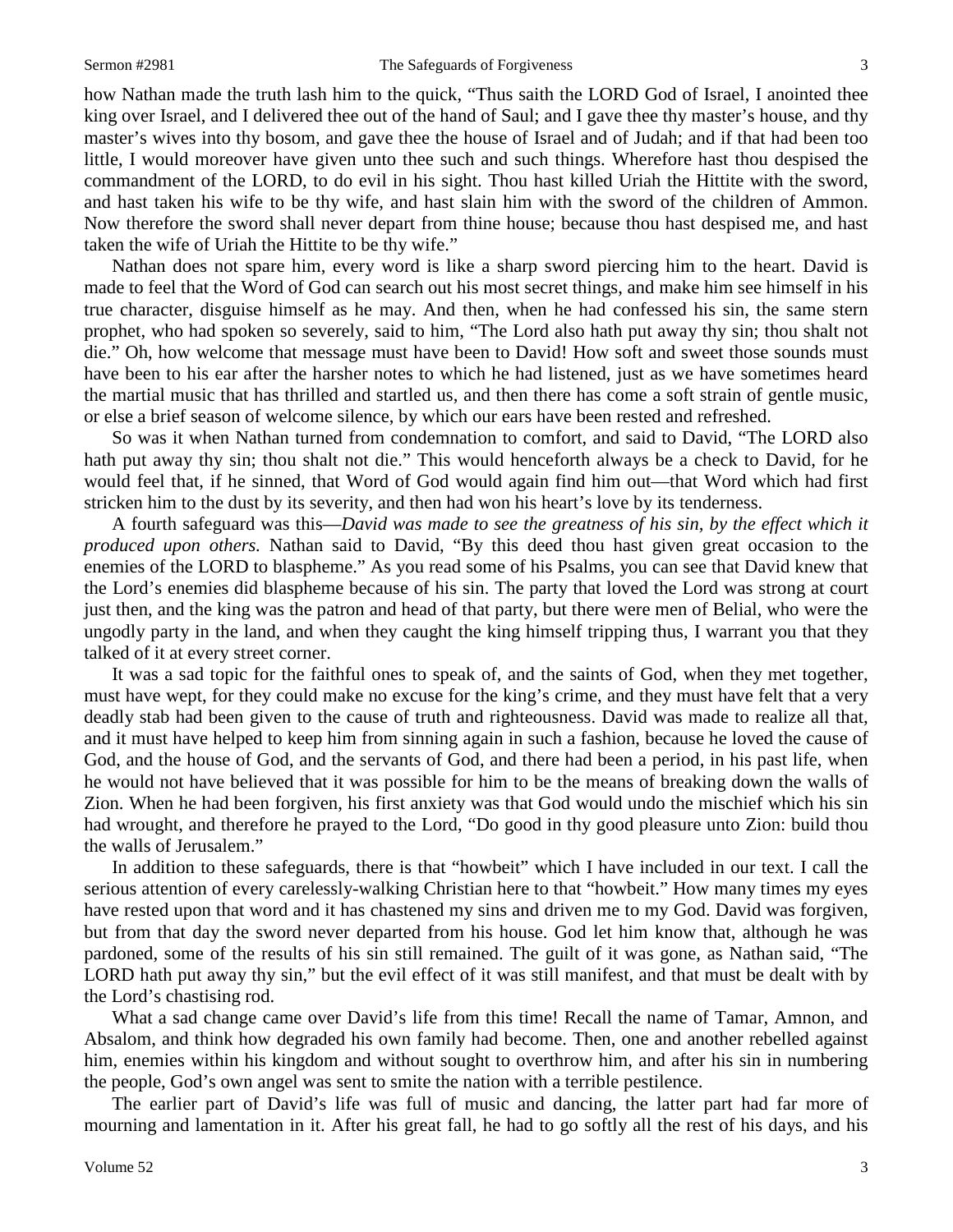dying testimony, though full of faith, was marred by the regret, "although my house be not so with God." He was a man so highly favored of God, and so much after God's own heart in many ways, that if he could have been without the rod, God would have spared him. If this sin of his could have been winked at, and he could have been delivered from its consequences without chastisement, God would have delivered him, but it was not possible. God does not give such exemption as that to any of His children, and He did not give it to David.

That warm heart of His, which in many respects, was so excellent, was apt from its very fervor of affection, to crave too much of the love of the creature, so David had to be smitten again and again. God did not afflict him willingly, He did it because it was for his good. This folly in the heart of His child could not be driven out by anything but the rod, and therefore the rod he must have. He was a grand man, one in whom the grace of God shone very conspicuously, but he was a man of like passions with ourselves, and we have reason to thank God that he was, because his experience becomes all the more instructive to us from the fact that, while it teaches us that God can and will forgive us if we repent of even our great and gross sins, yet it also teaches us that sin is an evil and a bitter thing, and that, though the guilt of it may be removed, the evil consequences of it will cling to us, and be a subject of sorrow to us, till God shall wipe away all tears from our eyes.

**II.** Now, secondly, I want to point out to you THE SAFEGUARDS IN OUR OWN CASE.

I cannot say that the safeguards are the same in every case, because the experiences of God's children vary very considerably.

In the case of some of us, when God's forgiveness came to us, we could not think lightly of sin, because *for a long time before we found mercy, we had been under a terrible sense of guilt*. I am not speaking of all Christians, but there are some of us who were for weeks, or months, or even years, waiting in outer darkness before the gate of mercy was opened to us. I will not deny that it was our unbelief in Christ that kept us there, but at the same time, I see how God, in His wise providence, overruled even that to make us ever afterwards hate sin as burnt children dread the fire.

Oh, what burns of that sort I had! They seemed as if they would never heal—the fire had gone so deep. I felt that I could sympathize with Job when he said, "My soul chooseth strangling, and death rather than my life," for I feared that no mercy could ever come to me. I have blessed God a thousand times that I was so long in finding Christ, because through that very experience, I have been the better qualified to speak to others who are in a similar condition.

John Bunyan was for years tossed about with inward tumults through a deep sense of sin, and when, at last, at the sight of the cross, the great burden rolled off his back, and disappeared in the sepulcher of Christ, he did not think sin a little thing. It had been such a dreadful burden to him for so many years that he ever afterwards abhorred it and adored the wondrous love which had for ever delivered him from its power.

With some persons, there is a check, which operates throughout the rest of their lives, as the result of that long period of depression of spirit and despair of soul which preceded the hour of light and joy. God kept us out in the cold so long in order that, ever afterwards, we might know what it was like, and not want to go outside again. He made us feel the aching of the hungry belly, that we might not again wander into the far country, and long to feed from the swine trough. After our past experience there, our Father's arms about our neck became all the more precious to us, and there was the less likelihood that we should ever go back to that state of shame and sorrow from which we had escaped.

I say again that this is true only of some, it is not necessary for all, and it is only a few of God's servants who have passed through such an experience as that, but I think I may say that all who receive God's mercy have this safeguard, that, *for a greater or less period, they have been made to feel the death-swoon of sin.* It may last but a few minutes, but before divine mercy comes to the heart, there is usually a striking of the soul with the chill horror of self-despair, and there is also a driving into the very marrow of the soul that sharp two-edged sword of God which kills all carnal confidence. In the case of persons who are suddenly brought into the life and light of full salvation, their sight of sin in its horror is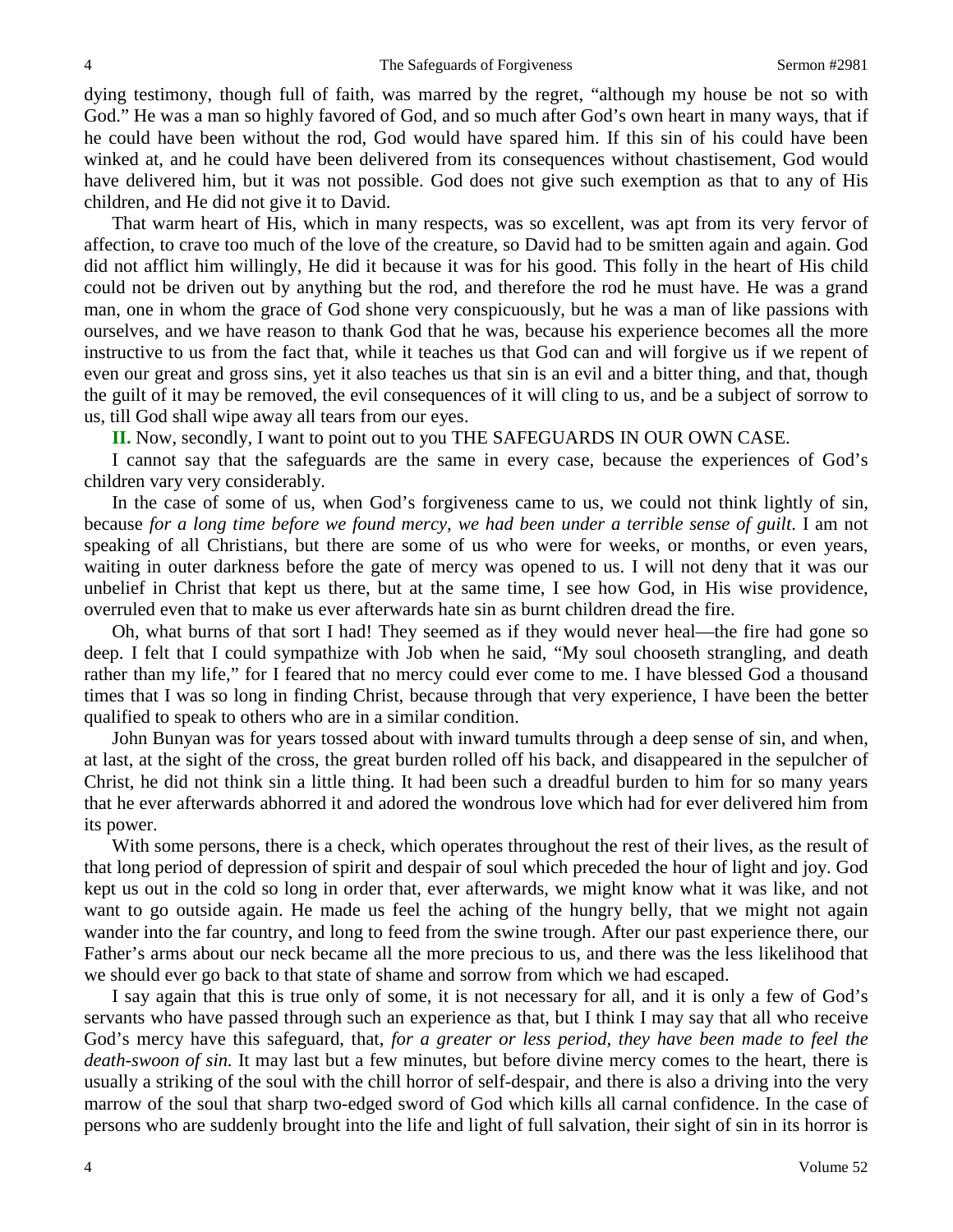but momentary. They hang over the precipice, and feel as if they were gone, but at that very instant, the divine hand is stretched out to rescue them. The sentence of death must be passed upon all men, because all have sinned, we have the sentence of death in ourselves, that we may learn not to trust in ourselves, but in God who raiseth the dead.

That glimpse of the open jaws of hell, though it be but for an instant—that sight of the descending axe of divine vengeance, and of our own neck laid upon the block—is enough to make us, even in a moment, pass through a process which divorces us forever from the love of sin, makes us feel that it is a deadly and damning thing, and causes us to cry unto God to deliver us from it. That sense of sin is, I take it, a part of the safeguard which God provides for each forgiven man to prevent him from drawing inferences of licentiousness from God's abundant mercy to him.

But there is a better safeguard than that. *The fact that Jesus Christ is our sacrifice and Savior, ought to prevent us from ever going into sin again.* You may have heard of the king who made a law that any person committing a certain crime in his country, should have both his eyes plucked out. It happened that the very first criminal brought before him under that law, was his own son, whose guilt was clearly brought home to him.

His father was the judge, and there remained nothing for him to do but to pronounce upon his son the sentence that he should have both his eyes torn out, but rigid as he was as a law-giver, such was the father's tenderness of heart that he bade the officer first pluck out one of his son's eyes, and then take out one of his own. I should think that that father's empty eye socket would always remind his son of the crime which he had committed, and eventually prevent him from ever offending in that way again. Surely, that crime could never be pleasant to him after it had been so painful to his father.

Believer, look at your Lord and Savior, Jesus Christ, and say to Him, "What are these wounds in thy hands, dear Lord? What are those scars in thy feet, and what is that deep gash in thy side, which leads to thy very heart?" "These," saith He, "are the wounds caused by thy sin, for I was wounded for thy transgressions, I was bruised for thine iniquities, the chastisement of thy peace was upon me, and with my stripes thou art healed."

O my brother, the next time you are tempted to sin, let the open wounds of Jesus appeal to you, and cause you to say, "I cannot crucify my Lord afresh, and put Him to open shame, by again sinning against Him." This will help to hold you back when the tempter draws near you, the "cords of a man" and the "bands of love" will draw you the other way much more forcibly, and you will say, with Joseph, "How then can I do this great wickedness, and sin against God?"

You may also say, "It is true that sin has not slain me, but it has slain my Substitute. It is true that sin has not cast me into hell, yet it brought hell upon my Substitute. It is true that the wrath of God passed by me, but it fell upon my Well-beloved, the Bridegroom of my heart, who, in infinite mercy, bore it all for my sake." The remembrance of this fact will be a most blessed safeguard to hold you back from sin—pardon is free to you, but it cost Him His all, and because of what it cost Him, you feel that you must not sin again.

Remember also that, great as the grace of God is in pardoning sin, *He gives, with pardon, other mercies, which are equally great, namely, repentance and renewal of heart*. Wherever the forgiveness of sin comes, there comes with it a turning from sin, a leaving of sin, a fresh view of sin, a different estimate of it, and the heart, that once had sought its own pleasure, now seeks God's pleasure, and the man, who formerly loved carnal delights, is moved to long after heavenly delights from the very moment of his forgiveness.

I speak advisedly when I say that the doctrine of "believe and live" would be a very dangerous one if it were not accompanied by the doctrine of regeneration, if God did not change the nature of the forgiven sinner, it would be a dangerous thing to give him free forgiveness, but when the two things go together, they counteract any evil which might have sprung out of either the one or the other by itself, and all good and no evil can come from them when they are preached in their due connection.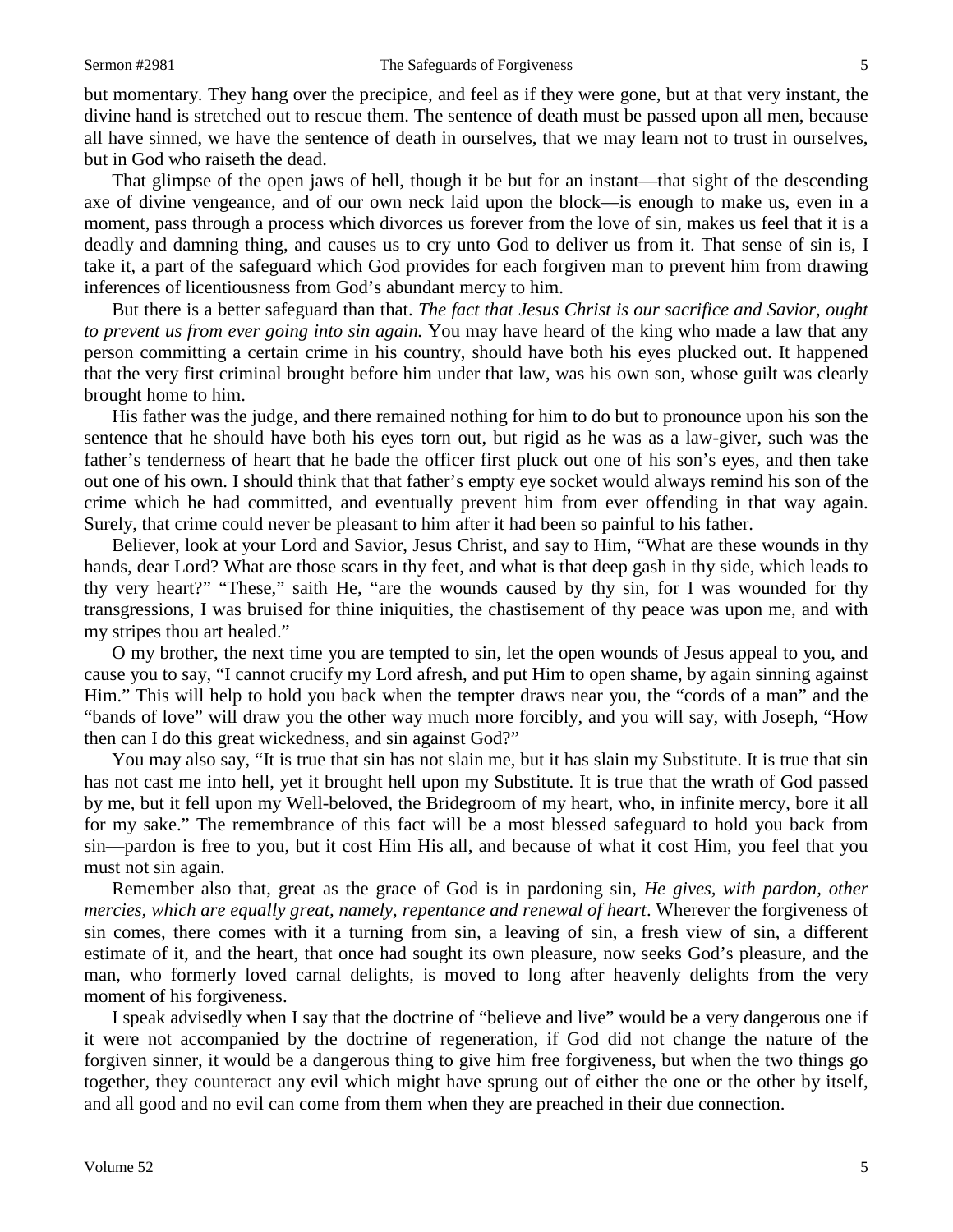"Believe and live," is true, but "Ye must be born again," is equally true. "Believe on the Lord Jesus Christ, and thou shalt be saved," is apostolic doctrine, but so is this, "Repent ye therefore, and be converted, that your sins may be blotted out." Change of heart accompanies the forgiveness of sin, and wherever that change of heart is given, there springs up in the renewed soul a deep sense of gratitude to God. "How much I owe!" says the renewed man. "How graciously the love of God has been manifested in my case! What great sin he has forgiven! What enormous transgressions he has blotted out! Now I cannot help loving Him, oh, that I loved him even more!"

And this gratitude becomes in itself a very powerful means of checking the soul in any impulse that it has towards sin, and an equally forceful incentive in driving it onward towards righteousness, "for the love of Christ constraineth us." It *does* constrain us, we do not say that it ought to do so, as some do when they misquote the text. Its constraining power draws us onward and upward towards our Lord.

These things put together, by the power of God's most blessed Spirit, lead the renewed man into a holy cautiousness and great watchfulness of soul. I wish I could say that I see as much of this spirit in all professors as I should like to see, but alas, brethren, I do not! Sin, the very smallest sin—if there can be a small sin—is a great evil, and we ought to be deeply and solemnly anxious that even the least deviation from the righteousness of God should not be found in us.

If any of you were told that there were in your house serpents, which had escaped from their den, and were hiding somewhere in your house—perhaps near your bed, or in a cupboard or bookcase, I know that, when you reached your home tonight, you would look very carefully on the doorstep, and in the hall, to see whether there was a young viper there. You would turn up the doormats, in case there might be one concealed there, and you would not be satisfied until you had thoroughly searched the house from the top to the bottom, in order that those deadly snakes might all be captured and destroyed.

This is just what you ought to do with yourselves, brethren, for the snakes are there. In every part of your nature, these venomous creatures have been hatched, and they have multiplied beyond all calculation. Sins of all shapes and sizes lurk within you, and if God's grace does not keep you watchful, or ever you are aware you may be painfully conscious of their deadly power.

There is this fact that you must have often noticed, I feel sure, that *whether you are aware of the sin itself, or not, you will soon have to be aware of the consequences of it.* You cannot fall into any sin without losing, in some measure, the sweetness of your fellowship with God. I do not need to look out of my window in order to know that there are clouds across the sky, I can tell that the clouds have come, for there is a diminution of light in the room where I am reading. So, I may not be conscious that I have fallen into sin, but the very diminution of the light of God's presence becomes the indicator to my soul that it is so.

Perhaps you have had a prosperous day in business, and the friends you have met with have all been very kind and cheerful, and nothing has happened during the day to distress you, yet when you get home, you feel heavy and dull, and you say to yourself, "Why is this?" It is simply that God has been causing you to see that the sweetness of the creature cannot make up for the lack of the presence of the Creator. If God were to give you all earthly good, and yet took away from you His presence—which He will do if sin is within you, and unrepented of—the loss of His presence would be a greater loss than the loss of the whole world, or even of heaven itself.

If you are in the habit of walking with God—and I trust that many of you are—you will take note of the least stain of sin. You have, perhaps, seen a handkerchief that looked perfectly white, but if there has been a fall of snow, and you have laid that handkerchief down upon the snow, you have seen its defilement in contrast with the whiteness of the snow, so if you live near to God, you will have a very high standard of what you ought to be, and you will see a great deal more sin in yourself than you ever used to see.

The fact of your living near to God will never lead you into presumption, nor cause you to think lightly of sin, but it will make what you used to call little things to assume hideous proportions, and you will say to yourself, "What a sin it was that I, who have spoken face to face with God, should make that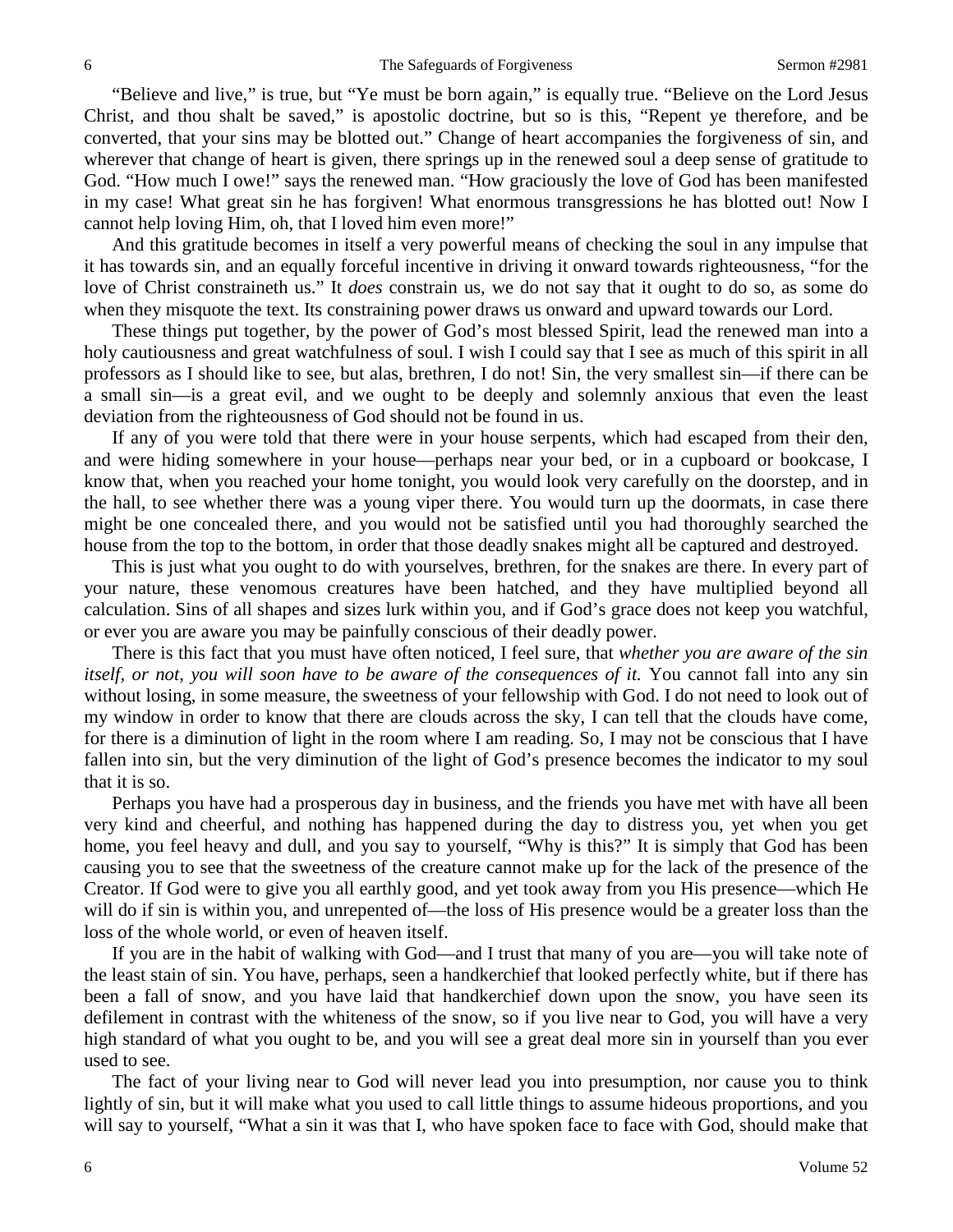silly remark to my neighbor, a remark that could not minister edification to anybody—that I, who have had power with God in prayer, should be put out of temper by a poor silly maid, or be made to forget myself altogether by some trivial temptation, which I ought to have been able to master, and could have mastered if I had given it the least thought!"

You may rest quite certain that, if God honors any man in public, He takes him aside privately, and flogs him well, otherwise he would get elevated and proud, and God will not have that. He will not have big self to serve Him, He will take him down from His high pinnacle, and grind him to powder, so as to get all the pride out of him."

**III.** The last point, on which I can only speak briefly, is this. ALL THIS INDICATES WHAT GOD'S GREAT AIM IS, AND WHAT OURS OUGHT TO BE.

God's aim is, not merely to forgive us, and to free us from the penalty of sin, *but to take sin out of us, and get rid of it altogether.* The Lord might have forgiven David, and yet not have used the rod upon him as He did. That child might not have died, but might have grown up to be David's comfort and joy, and Absalom might not have turned out such a scapegrace, but might have been his father's best helper. God might have arranged matters so, but He did not see fit to do it. He seems to say, "My dear child David, I love you so well that, while I fully forgive you, I will take such measures with you as will effectually prevent you from ever falling into that sin again, I will so deal with you that, should you ever have such a temptation as this again, your tendency to that sin shall be very decidedly checked."

Long before his sin with Bathsheba, there were various indications as to David's special liability to temptation. That sin only threw out upon the surface the evil that was always within him, and now God, having is him see that the deadly cancer is there, begins to use the knife to cut it out of him. God's business with you, if you are His child, is to get rid of the sin that is within you—to purge you, not merely with blood and with hyssop, but with fire, till He has made your nature very different from what it now is.

*Our aim should be in conformity with God's aim, that is, to seek to get rid of sin altogether*. You have first to realize what your sin really is. It may be that, this day, you have lived a blameless life so far as it can be seen of men, but what about your thoughts? You have never committed adultery as David did, but how many adulteries have you committed in your heart? You never were actually a murderer, God forbid that you ever should be! But when your evil passions have risen, how many times have you been a murderer in the sight of God!

We are not merely to imagine that, if we bring our outward moral conduct into conformity with the will of God, we are all right, we are also to look within. Every thought of evil is sin. A photographer will tell you that the object presented to the camera leaves an impression upon it even though the exposure of the sensitive place was only for the fraction of a moment.

Notice, brethren, whenever sin is brought before your mind even in imagination, whether it is attractive to you or not. I hope that you catch yourself saying, "O my God, how is it that I can think of such a thing with any degree of tolerance?" You feel that you would not commit that sin, you would rather die than commit it, yet you are not as displeased as you ought to be at even the thought of it. Perhaps you almost wish that you might do this evil thing. If so, that shows which way your nature still inclines, the old nature which is so corrupt that it stinks, and when it stinks most in your nostrils, it is, perhaps, best for you, for then it drives you away from being proud of it, and takes you to that dear Savior in whom alone your life can ever be found.

Brothers and sisters, in all your spiritual engagements, note how far your heart is really in them. Do not be content if you can say, "I went to the Tabernacle last Thursday night." Did you really worship there in spirit and in truth? Did you profit by the Word read and preached? Do not be satisfied if you can say, "I read a chapter in the Bible, and offered prayer to God this morning." What avails all this if your heart was not in the exercise? "Rend your hearts, and not your garments," is a message which would sometimes be appropriate to you.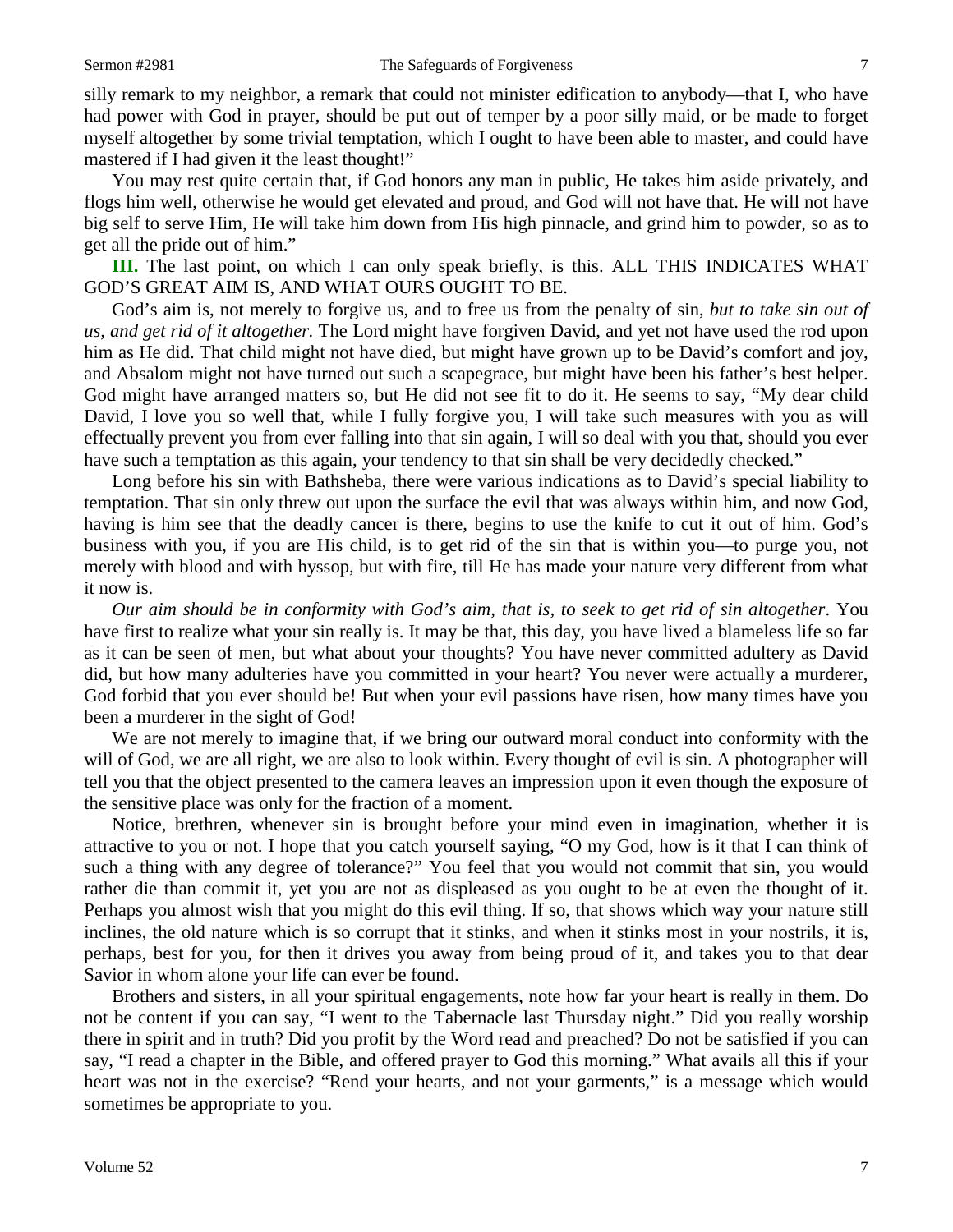What we have to look at is, how near the soul gets to God, and how far it gains the mastery over sin. If it is a question of the forgiveness of our sin for the sake of Him who did hang upon the cross, blessed be His name, we have that, and we have it perfectly in Him. If it is a question of our righteousness in the sight of God, so far as the imputation of Christ's righteousness is concerned, that also is ours, as everything else that is His is ours.

But as to the cleansing of the heart, the purging of all secret places, the driving out of every lurking sin, and the getting rid of every imagination, and wish, and desire that is contrary to God—this has to be battled for, through faith in Jesus Christ, and by the power of the Eternal Spirit, and the complete victory has yet to be gained. We must still continue to cry with Paul, "Oh wretched man that I am! who shall deliver me from the body of this death?"

But with Him also we can say, "Thanks be to God, which giveth us the victory through our Lord Jesus Christ." We are not to sit at our ease, and fancy that the war is over, that all our spiritual enemies are slain, but we are to press onward to the end. Perhaps, even at the very end, we may have a stern fight with fierce temptations, as John Knox and many others have had, but in the name of the Lord, we will destroy them.

In any case, we must not give way to sin, we dare not let sin have dominion over us. We must strive and struggle against it, and we shall do so, for He who has pardoned us will also sanctify us. He who hath delivered us from death by sin will also deliver us from the death of sin and will present us to Himself "a glorious church, not having spot, or wrinkle, or any such thing."

Brothers and sisters, do not let me, for a moment, take away from you the joy of perfect pardon which is already yours if you have believed in Jesus Christ. Your sins, which were many, are all forgiven. Let no doubt upon that point come into your mind. Poor troubled sinner, do not be distressed as though you could not find immediate pardon through Jesus Christ, for you can. If you believe in Him, your sins are forgiven you for His sake. But I am sure that, if you are in a right state of heart, you do not want to have pardon, and yet to be allowed to live in sin. You could not be content, even if the Lord were to forgive you all your sins, if he did not also change your nature, and deliver you from, the power of sin. That these two things are to be had in Jesus Christ, let us firmly believe, and for the realization of these two things, let us earnestly pray and strive, and may God graciously give them to us all, for Jesus Christ's sake! Amen.

#### **EXPOSITIONS BY C. H. SPURGEON**

### *HOSEA 14*

#### **Verse 1.** *O Israel, return unto the LORD thy God; for thou hast fallen by thine iniquity.*

Come back, poor wanderer! My brother or my sister, if your heart has grown cold toward your Lord and Master, return to Him this very hour. This message comes from God Himself, through His servant the prophet, "O Israel, return unto the LORD thy God; for thou hast fallen by thine iniquity."

**2.** *Take with you words, and turn to the LORD: say unto him, Take away all iniquity, and receive us graciously: so will we render the calves of our lips.*

As if He feared that we could not find suitable words to speak to Him, He puts the right words into our mouths. Our Heavenly Father is so anxious to bring back His children when they wander from Him that He actually makes the prayer with which they may come back to Him, "Take away all iniquity, and receive us graciously, so will we render to thee the praise which is thy due, which shall come from our hearts, and which our lips shall express." If there are any of you here who have grieved your Heavenly Father by growing cold at heart, I do trust that the spirit of God will sweetly draw you back again to your old standing and to something higher and nearer to God than even that was.

**3.** *Asshur shall not save us; we will not ride upon horses: neither will we say any more to the work of our hands, Ye are our gods: for in thee the fatherless findeth mercy.*